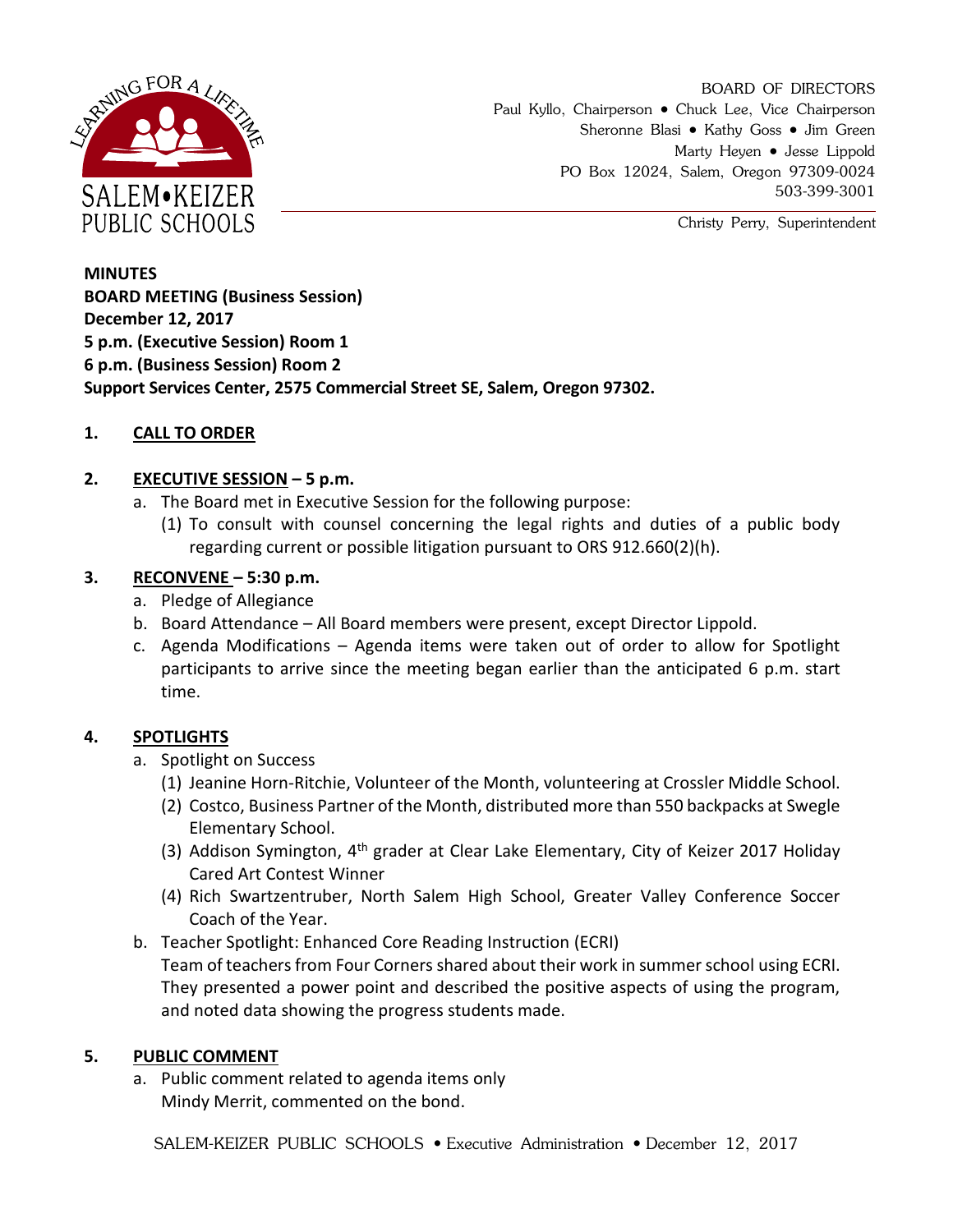### **6. ACTION ITEMS**

- a. Vote on Jesse Lippold for OSBA Legislative Policy Committee, Position 11 (Marion Region) Director Lee moved and Director Heyen seconded to approve Director Jesse Lippold as OSBA Legislative Policy Committee Representative, Position 11 (Marion Region). The motion carried, with Director Green abstaining.
- b. Vote on Oregon School Boards Association (OSBA) Resolution to Reorganize Oregon School Board Association as a Non-profit Corporation and Adopt the Proposed 2017 Bylaws. Director Heyen moved, and Sheronne seconded to adopt the OSBA resolution and bylaws. Jim Green abstained from both votes as OSBA Executive Director.

## **7. CONSENT CALENDAR**

- a. Appropriation of Grant Budgets
- b. Personnel Actions Director Green moved to adopt the consent calendar, seconded by Director Heyen. The motion passed unanimously.

## **8. READINGS**

a. First Reading of Final Bond Package

Chief Operations Officer Mike Wolfe presented the first reading on the final bond package. He recapped where we have been over the course of the past three years, including long range facilities plan work, Citizens Facilities Task Force, community feedback, and programs. The Board asked clarifying questions, which Mr. Wolfe addressed.

### **9. REPORTS**

a. Monitoring Report: Executive Limitation 6 – Staff Evaluation

Superintendent Perry reported on EL-6, regarding staff evaluation. She reported no noncompliance issues. She reported we are revising the rubric and there will be a more substantial report later. The Board accepted the report via consensus.

b. Monitoring Report: Strategic Plan 1 – Implementation of Focused K-5 Literacy Instruction Emphasizing Foundational Reading Skills (ECRI) Assistant Superintendent Kelly Carlisle presented the SP-6 report, focusing on literacy instruction and ECRI. He the programs and professional training teachers receive. The Board accepted the report via consensus.

## **10. INFORMATION**

a. Board Calendar

Superintendent Perry noted we will have the Budget Committee meeting dates out within the next week.